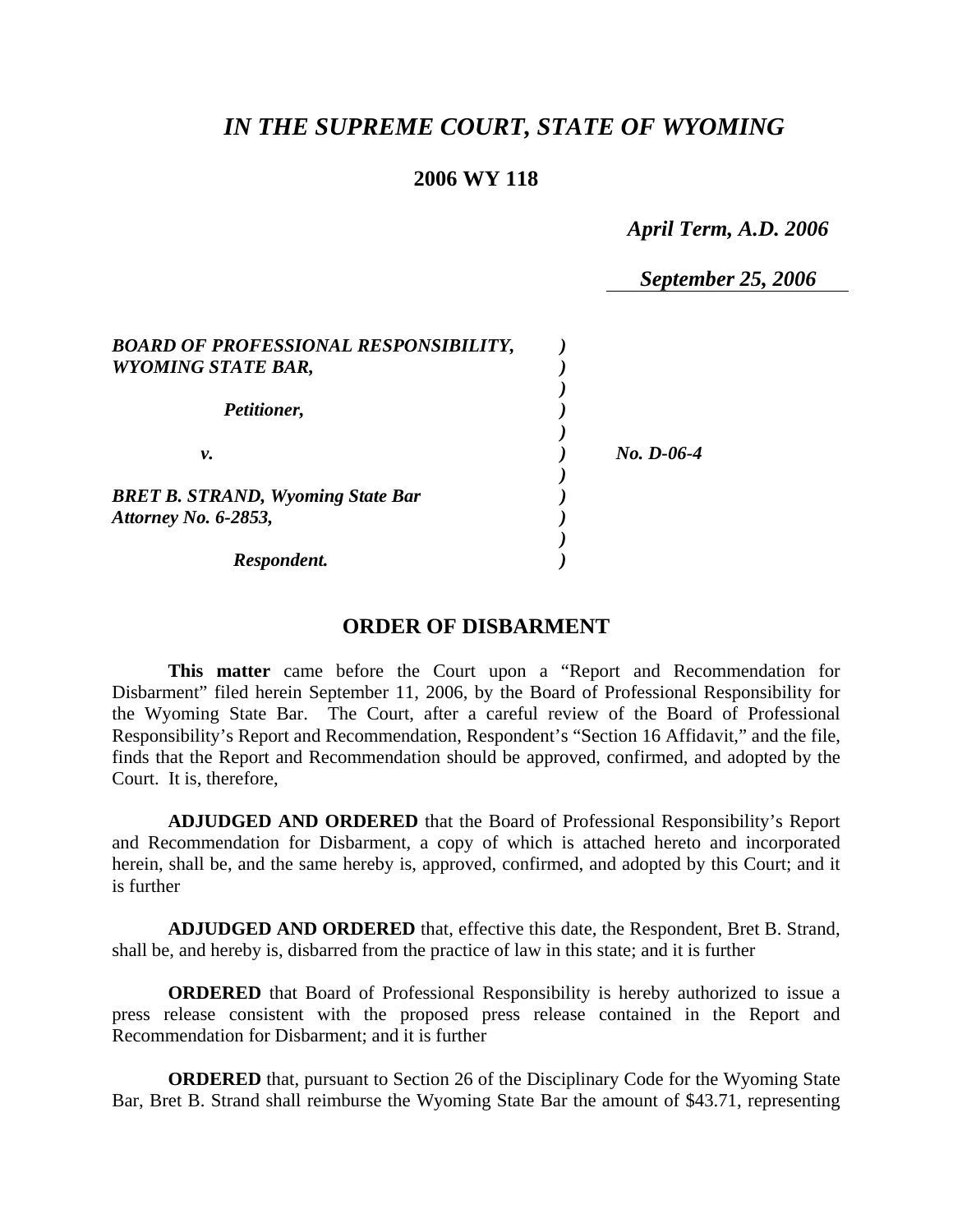the costs incurred in handling this matter, as well as pay an administrative fee of \$500.00. Mr. Strand shall pay the total amount of \$543.71 to the Clerk of the Board of Professional Responsibility on or before November 10, 2006; and it is further

**ORDERED** that Respondent shall comply with the requirements of the Disciplinary Code for the Wyoming State Bar, particularly the requirements found in Section 22 of the Disciplinary Code; and it is further

**ORDERED** that, pursuant to Section 4(c) of the Disciplinary Code for the Wyoming State Bar, this Order of Disbarment, along with the incorporated Report and Recommendation for Disbarment, shall be published in the Pacific Reporter; and it is further

**ORDERED** that the Clerk of this Court shall docket this Order of Disbarment, along with the Report and Recommendation for Disbarment, as a matter coming regularly before this Court as a public record; and it is further

**ORDERED** that the Clerk of this Court cause a copy of the Order of Disbarment to be served upon the Respondent, Bret B. Strand; and it is further

**ORDERED** that the Clerk of this Court transmit a copy of this Order of Disbarment to members of the Board of Professional Responsibility, and the clerks of the appropriate courts of the State of Wyoming.

**DATED** this day of September, 2006.

### **BY THE COURT:**

 **BARTON R. VOIGT Chief Justice**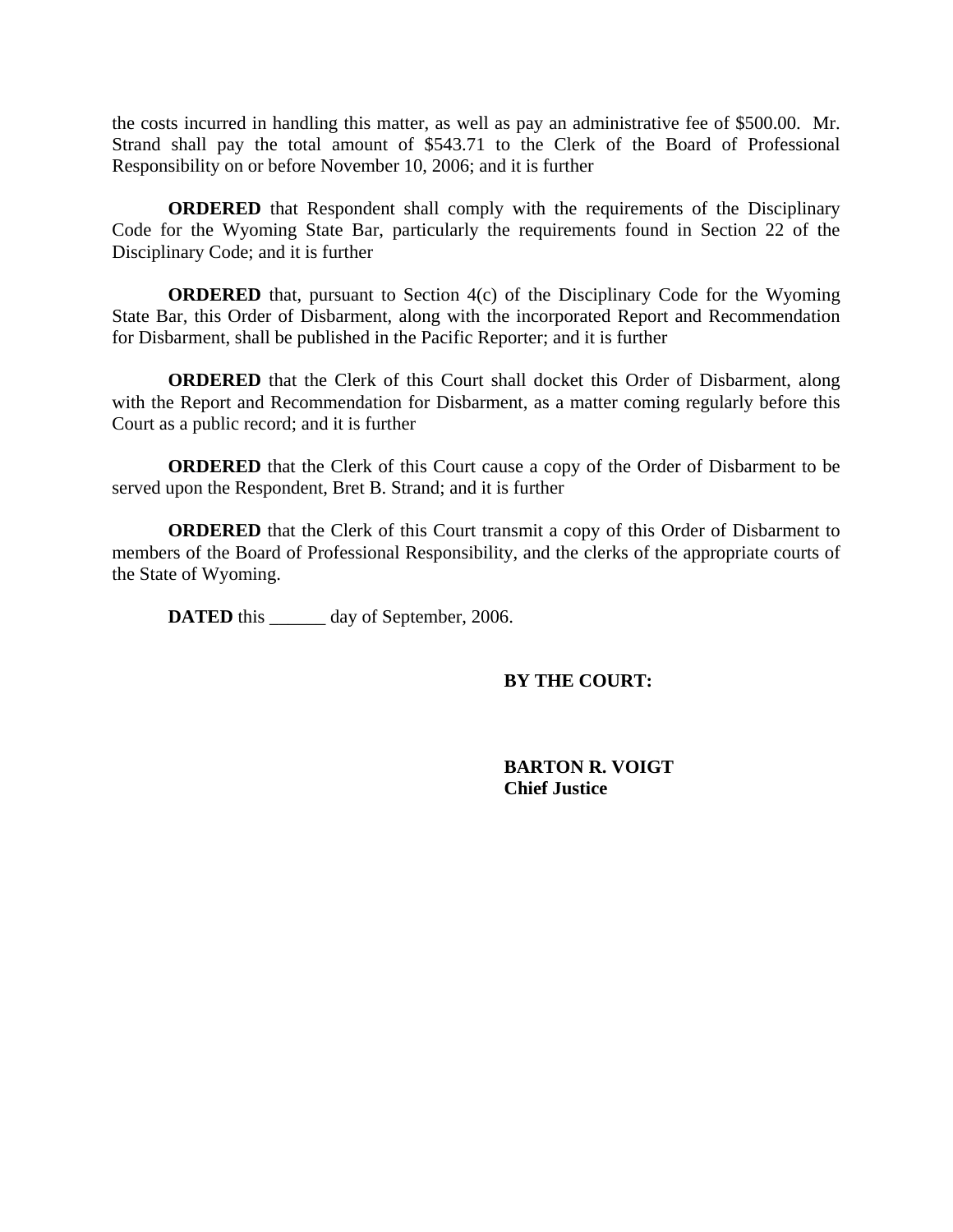# BEFORE THE BOARD OF PROFESSIONAL RESPONSIBILITY **WYOMING STATE BAR STATE OF WYOMING**

| In the matter of         |                     |
|--------------------------|---------------------|
| <b>BRET B. STRAND,</b>   |                     |
| WSB Attorney No. 6-2853, | Docket Nos. 2005-16 |
| Respondent.              |                     |

## REPORT AND RECOMMENDATION FOR DISBARMENT

The Board of Professional Responsibility makes the following report and recommendation for disbarment, with its findings of fact, conclusions of law, and recommendation to the Supreme Court of Wyoming:

## **FINDINGS OF FACT**

1. Bret B. Strand is currently a suspended member of the Wyoming State Bar pursuant to the Order of Suspension from the Wyoming Supreme Court dated 7 February 2006 for failure to pay his license fees.

2. On 4 May 2006, Strand agreed to plead guilty to Conspiracy to Manufacture a Controlled Substance in violation of W.S. 35-7-1059(a)(ii) and 35-7-1031(a)(i).

3. On 14 July 2006, Strand was sentenced by Judge Sanderson to five to eight years in the Wyoming State Penitentiary. The sentence was split and suspended with the split portion being one year in county jail with the remaining period of incarceration suspended. He was placed on eight years supervised probation under various terms and conditions.

4. Strand's conduct in regard to the criminal charges violated Rule 8.4(b) of the Wyoming Rules of Professional Conduct.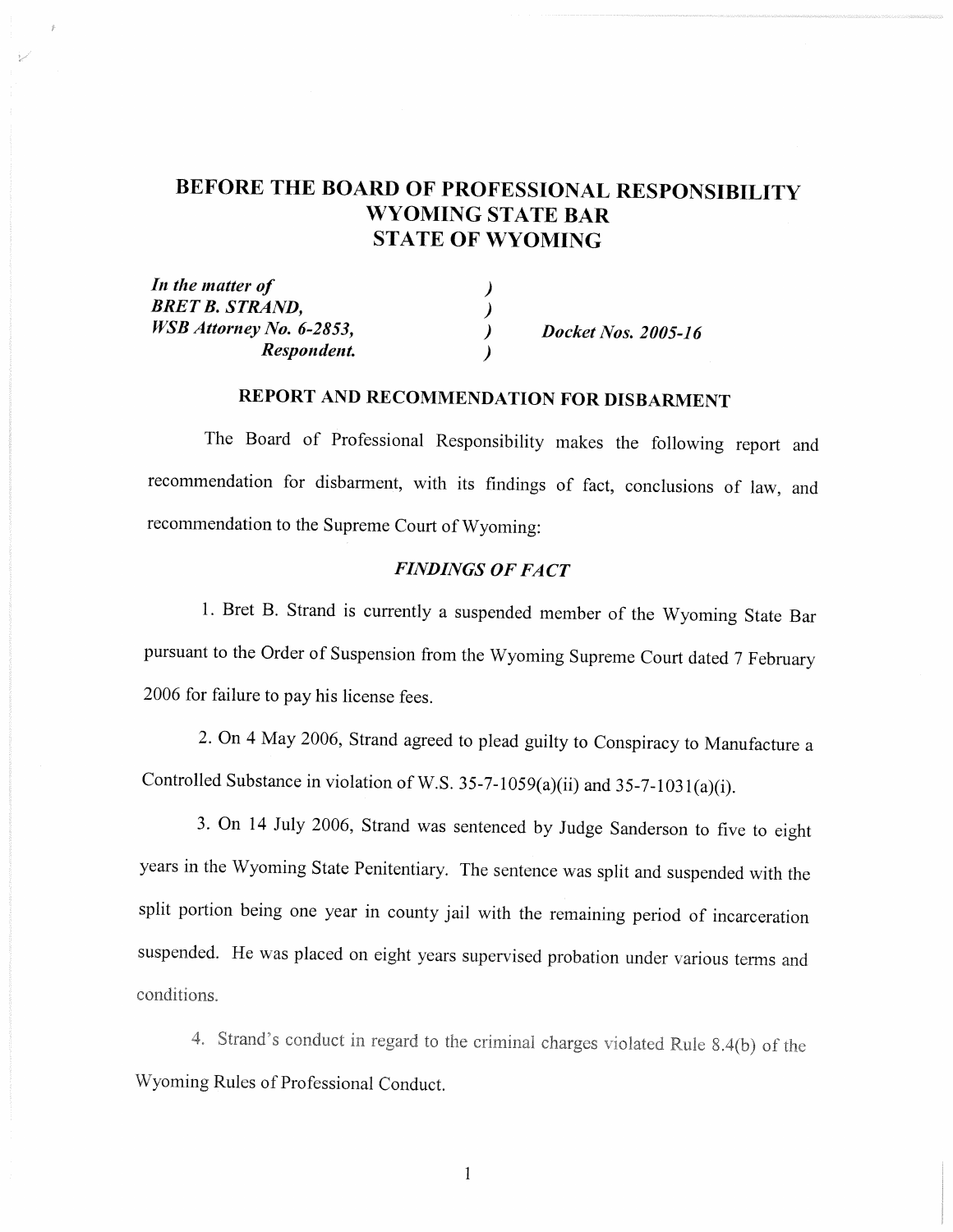#### **CONCLUSIONS OF LAW**

5. Standard 5.11 of the ABA Standards for Imposing Lawyer Sanctions discusses the acts which result in disbarment for violation of Rule 8.4(b):

Disbarment is generally appropriate when:

(a) a lawyer engages in serious criminal conduct, a necessary element of which includes intentional interference with the administration of justice, false swearing, misrepresentation, fraud, extortion, misappropriation, or theft; or the sale, distribution or importation of controlled substances or the intentional killing of another; or an attempt or conspiracy or solicitation of another to commit any of these offenses; or

(b) a lawyer engages in any other intentional conduct involving dishonesty, fraud, deceit, or misrepresentation that seriously adversely reflects on the lawyer's fitness to practice.

6. ABA Standards for Imposing Lawyer Sanctions 9.1 provides for consideration of aggravating and mitigating circumstances in deciding on an appropriate sanction. Section 9.21 defines aggravating circumstances as "any consideration, or factors that may justify an increase in the degree of discipline to be imposed." Section 9.31 defines mitigating circumstances as "any considerations, or factors that may justify a reduction in the degree of discipline to be imposed."

a. Applicable aggravating factors in this case are:

i. Section 9.22 (i)---substantial experience in the practice of law.

b. Applicable mitigating factors are:

i. Section 9.32 (a)---absence of a prior disciplinary record;

ii. Section 9.32 (e)---full and free disclosure to disciplinary board or cooperative attitude toward proceedings; and

iv. Section 9.32 (k)---imposition of other penalties or sanctions.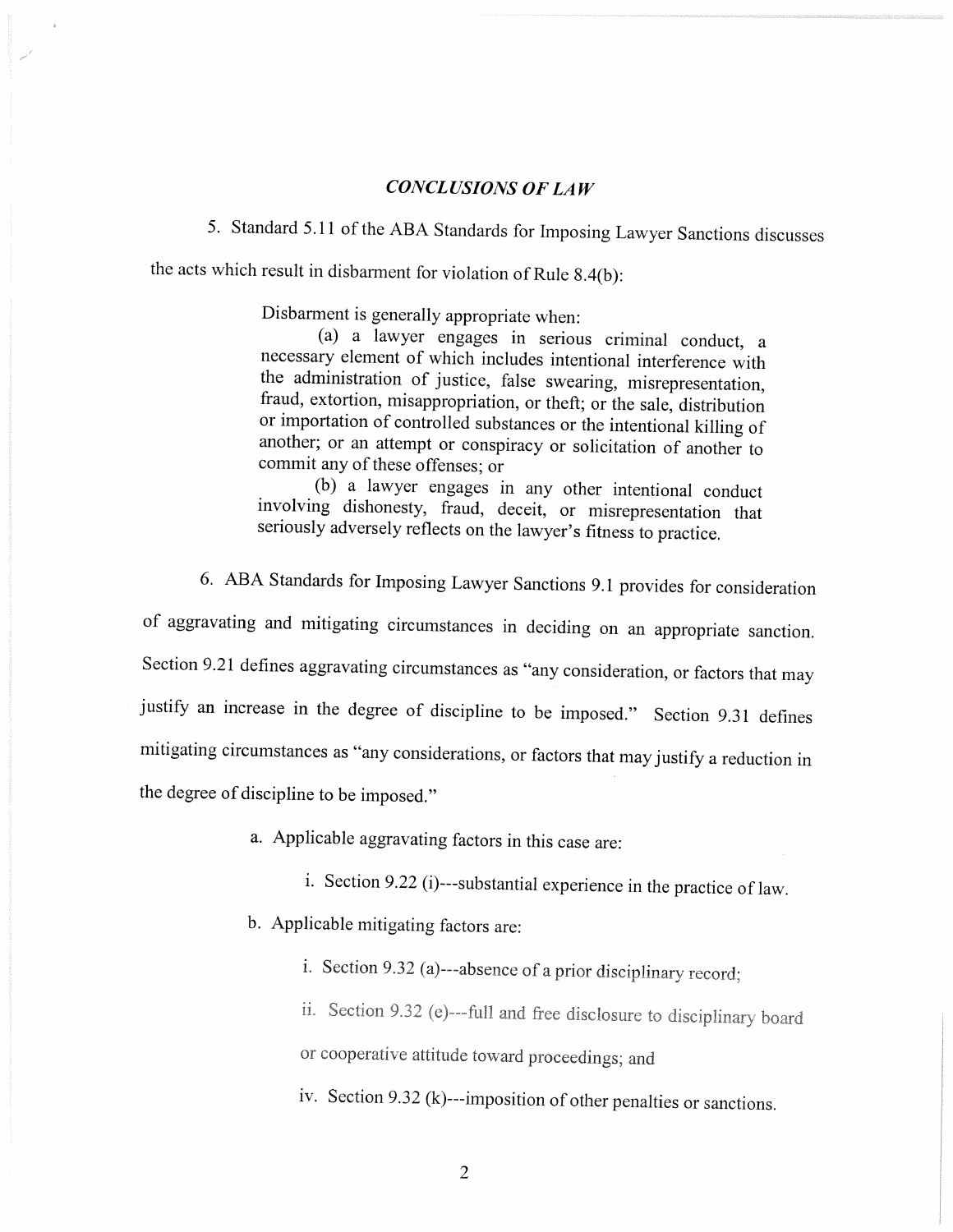## RECOMMENDATION TO THE SUPREME COURT OF WYOMING

As an appropriate sanction for Strand's violations of Rule 8.4(b), it is  $7<sub>1</sub>$ 

recommended that he be disbarred.

8. The following should be provided in a press release:

> "Rock Springs Attorney Bret Strand, already suspended from the practice of law, was disbarred by order of the Wyoming Supreme Court on 2006. Mr. Strand pled guilty to the charge of Conspiracy to Manufacture a Controlled Substance which is a violation of Rule 8.4(b) of the Wyoming Rules of Professional Conduct.

> Mr. Strand stipulated to these facts and consented to this disbarment. The Board of Professional Responsibility approved the stipulation, recommending that the Wyoming Supreme Court disbar Mr. Strand. After reviewing the record and recommendation, the Wyoming Supreme Court entered its order disbarring Mr. Strand. The Order also required Mr. Strand to pay some of the costs of the Wyoming State Bar for prosecuting these matters."

b. Strand should reimburse the Wyoming State Bar for the costs of handling this

matter in the amount of \$43.71 and pay the administrative fee of \$500.00 no later

than 1 October 2006.

This decision is unanimously made by a quorum of the Board of Professional

Responsibility. It is therefore so recommended September 8, 2006.

DEMAGE

Joe Tera Board of Professional Responsibility